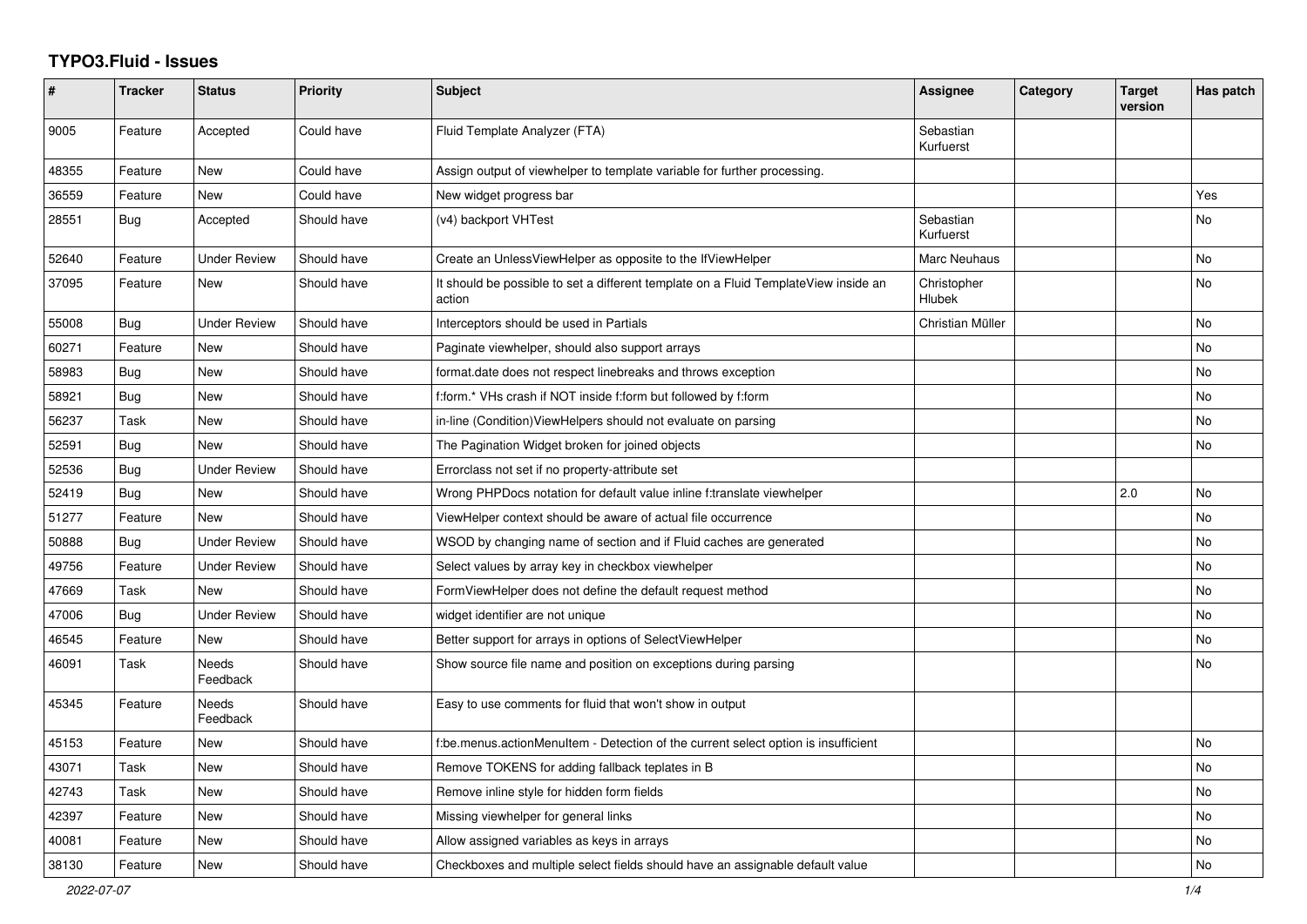| #     | <b>Tracker</b> | <b>Status</b>       | <b>Priority</b> | <b>Subject</b>                                                                                              | <b>Assignee</b>        | Category | <b>Target</b><br>version | Has patch |
|-------|----------------|---------------------|-----------------|-------------------------------------------------------------------------------------------------------------|------------------------|----------|--------------------------|-----------|
| 33215 | Feature        | <b>New</b>          | Should have     | RFC: Dynamic values in ObjectAccess paths                                                                   |                        |          |                          | <b>No</b> |
| 28554 | Bug            | New                 | Should have     | (v4) implement feature flag to disable caching                                                              |                        |          |                          | No        |
| 28553 | Bug            | New                 | Should have     | improve XHProf test setup                                                                                   |                        |          |                          | No        |
| 28552 | Bug            | New                 | Should have     | (v5) write ViewHelper test for compiled run; adjust functional test to do two passes<br>(uncached & cached) |                        |          |                          | No        |
| 28550 | Bug            | New                 | Should have     | (v4) make widgets cacheable, i.e. not implement childnodeaccess interface                                   |                        |          |                          | <b>No</b> |
| 28549 | Bug            | New                 | Should have     | make widgets cacheable, i.e. not implement childnodeaccess interface                                        |                        |          |                          | No        |
| 13045 | Bug            | New                 | Should have     | Entity decode of strings are different between if-conditions and output of variable                         |                        |          |                          |           |
| 9514  | Feature        | <b>New</b>          | Should have     | Support explicit Array Arguments for ViewHelpers                                                            |                        |          |                          |           |
| 3291  | Feature        | Needs<br>Feedback   | Should have     | Cacheable viewhelpers                                                                                       |                        |          |                          | <b>No</b> |
| 57885 | Bug            | New                 | Must have       | Inputs are cleared from a second form if the first form produced a vallidation error                        |                        |          |                          | <b>No</b> |
| 49038 | Bug            | <b>New</b>          | Must have       | form.select does not select the first item if prependOptionValue is used                                    |                        |          |                          | No        |
| 5636  | Task           | <b>Under Review</b> | Must have       | Form_RadioViewHelper and CheckBoxViewHelper miss check for existing object<br>before it is accessed.        |                        |          |                          | <b>No</b> |
| 62346 | Feature        | New                 | Could have      | f:comment should have high precende                                                                         |                        | Core     | 3.x                      | <b>No</b> |
| 30555 | Feature        | <b>New</b>          | Could have      | Make TagBuilder more extensible                                                                             |                        | Core     |                          | <b>No</b> |
| 10472 | Feature        | New                 | Could have      | Fluid Standalone distribution                                                                               |                        | Core     |                          | No        |
| 7608  | Feature        | New                 | Could have      | Configurable shorthand/object accessor delimiters                                                           |                        | Core     |                          | Yes       |
| 1907  | Feature        | New                 | Could have      | Default values for view helpers based on context                                                            |                        | Core     |                          |           |
| 33394 | Feature        | Needs<br>Feedback   | Should have     | Logical expression parser for BooleanNode                                                                   | Tobias Liebig          | Core     |                          | <b>No</b> |
| 12863 | Bug            | New                 | Should have     | Attributes of a viewhelper can't contain a '-'                                                              | Sebastian<br>Kurfuerst | Core     |                          | <b>No</b> |
| 46257 | Feature        | <b>Under Review</b> | Should have     | Add escape sequence support for Fluid                                                                       |                        | Core     |                          | No        |
| 39990 | Bug            | New                 | Should have     | Same form twice in one template: hidden fields for empty values are only rendered<br>once                   |                        | Core     |                          | No        |
| 32035 | Task           | New                 | Should have     | Improve fluid error messages                                                                                |                        | Core     |                          | Yes       |
| 4704  | Feature        | New                 | Should have     | Improve parsing exception messages                                                                          |                        | Core     |                          |           |
| 3481  | <b>Bug</b>     | New                 | Should have     | Use ViewHelperVariableContainer in PostParseFacet                                                           |                        | Core     |                          | No        |
| 33551 | Bug            | New                 | Must have       | View helper values break out of a partial scope                                                             | Sebastian<br>Kurfuerst | Core     |                          | No        |
| 51239 | Bug            | <b>Under Review</b> | Must have       | AbstractViewHelper use incorrect method signature for "\$this->systemLogger->log()"                         | Adrian Föder           | Core     |                          | Yes       |
| 27607 | Bug            | New                 | Must have       | Make Fluid comparisons work when first element is STRING, second is NULL.                                   |                        | Core     |                          | No        |
| 60181 | Feature        | New                 | Could have      | Caching mechanism for Fluid Views/Templates                                                                 |                        | View     |                          | No        |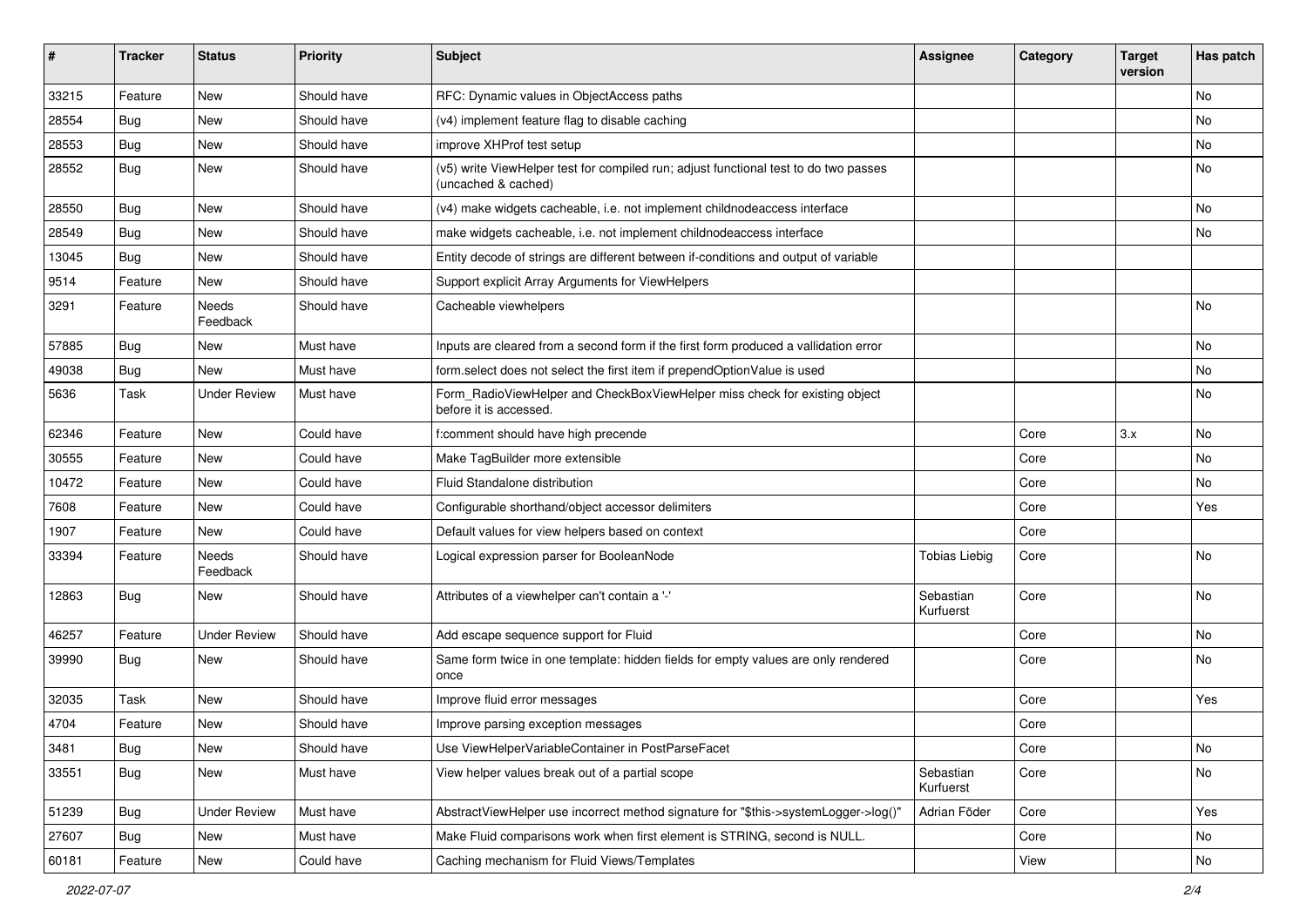| #     | <b>Tracker</b> | <b>Status</b>       | <b>Priority</b>      | <b>Subject</b>                                                                   | <b>Assignee</b>             | Category           | <b>Target</b><br>version | Has patch |
|-------|----------------|---------------------|----------------------|----------------------------------------------------------------------------------|-----------------------------|--------------------|--------------------------|-----------|
| 8989  | Feature        | Needs<br>Feedback   | Could have           | Search path for fluid template files                                             |                             | View               |                          | <b>No</b> |
| 46289 | <b>Bug</b>     | Needs<br>Feedback   | Should have          | Enable Escaping Interceptor in XML request format                                |                             | View               | 2.0.1                    | <b>No</b> |
| 45394 | Task           | New                 | Should have          | Forwardport Unit test for standalone view                                        |                             | View               |                          | <b>No</b> |
| 43072 | Task           | New                 | Should have          | Remove TOKENS for adding templates fallback in Backporter                        |                             | View               |                          | <b>No</b> |
| 38369 | Bug            | New                 | Must have            | Resource ViewHelpers should not fall back to request package                     |                             | View               |                          | No        |
| 26664 | Task           | New                 | Won't have this time | Clean up Form ViewHelpers                                                        |                             | <b>ViewHelpers</b> |                          | No        |
| 26658 | Task           | New                 | Won't have this time | Make Form ViewHelpers consistent                                                 |                             | <b>ViewHelpers</b> |                          | No        |
| 3725  | Feature        | New                 | Could have           | <b>CSS Engine</b>                                                                | Christian Müller            | <b>ViewHelpers</b> |                          | <b>No</b> |
| 34309 | Task           | New                 | Could have           | Unknown ViewHelpers cause exception - should be handled more graceful            |                             | <b>ViewHelpers</b> |                          | No        |
| 40998 | Bug            | <b>Under Review</b> | Should have          | Missing parent request namespaces in form field name prefix                      | Sebastian<br>Kurfuerst      | <b>ViewHelpers</b> | 1.1.1                    | <b>No</b> |
| 5933  | Feature        | Accepted            | Should have          | Optional section rendering                                                       | Sebastian<br>Kurfuerst      | <b>ViewHelpers</b> |                          | <b>No</b> |
| 36662 | Bug            | Needs<br>Feedback   | Should have          | Checked state isn't always correct when property is collection                   | Kevin Ulrich<br>Moschallski | <b>ViewHelpers</b> | 1.1.1                    | <b>No</b> |
| 43346 | Feature        | <b>Under Review</b> | Should have          | Allow property mapping configuration via template                                | Karsten<br>Dambekalns       | <b>ViewHelpers</b> | 2.1                      | No        |
| 8491  | Task           | Needs<br>Feedback   | Should have          | link.action and uri.action differ in absolute argument                           | Karsten<br>Dambekalns       | <b>ViewHelpers</b> |                          | No        |
| 58862 | Bug            | Needs<br>Feedback   | Should have          | FormViewHelper doesn't accept NULL as value for \$arguments                      | <b>Bastian</b><br>Waidelich | <b>ViewHelpers</b> |                          | Yes       |
| 54195 | Task           | New                 | Should have          | Rename and move FormViewHelper's errorClass value, currently 'f3-form-error'     | Adrian Föder                | <b>ViewHelpers</b> |                          | <b>No</b> |
| 65424 | Bug            | <b>Under Review</b> | Should have          | SelectViewHelper must respect option(Value Label)Field for arrays                |                             | <b>ViewHelpers</b> |                          | No        |
| 60003 | Feature        | New                 | Should have          | Add required-Attribute to f:form.password                                        |                             | ViewHelpers        |                          | No        |
| 54284 | Bug            | New                 | Should have          | Default Option for Switch/Case VH                                                |                             | <b>ViewHelpers</b> |                          | <b>No</b> |
| 49600 | Bug            | New                 | Should have          | f:form tag shown as a HTML on frontend                                           |                             | ViewHelpers        |                          | <b>No</b> |
| 44234 | <b>Bug</b>     | <b>Under Review</b> | Should have          | selectViewHelper's sorting does not respect locale collation                     |                             | <b>ViewHelpers</b> | 2.1                      | <b>No</b> |
| 39936 | Feature        | New                 | Should have          | registerTagAttribute should handle default values                                |                             | ViewHelpers        |                          | <b>No</b> |
| 37619 | Bug            | New                 | Should have          | Fatal Error when using variable in name attribute of Section ViewHelper          |                             | ViewHelpers        |                          | No        |
| 36410 | Feature        | New                 | Should have          | Allow templates to send arguments back to layout                                 |                             | <b>ViewHelpers</b> |                          | No        |
| 34682 | Bug            | Under Review        | Should have          | Radio Button missing checked on validation error                                 |                             | ViewHelpers        |                          | No        |
| 30937 | <b>Bug</b>     | <b>New</b>          | Should have          | CropViewHelper stringToTruncate can't be supplied so it can't be easily extended |                             | ViewHelpers        |                          | Yes       |